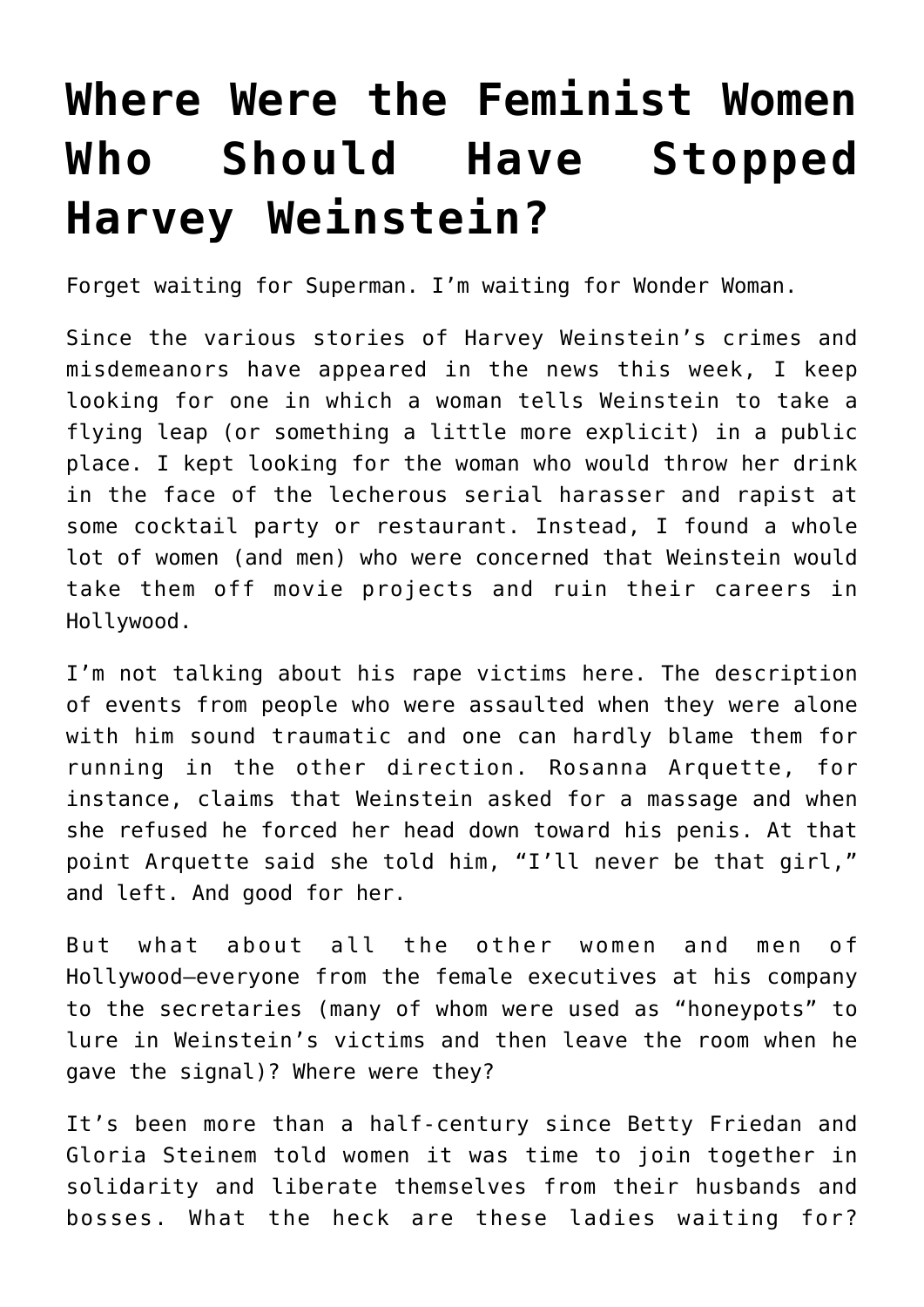Weinstein's offices sound like they are few steps backward from *Mad Men*.

It's not that feminism hasn't produced its share of demands and sloganeering. From "a woman needs a man like a fish needs a bicycle" to "no means no" to parades of "nasty women" with "pussy hats," it would be nice if, when push came to shove, just one of them said, "Who do you think you are? How dare you bring women in here and treat them like they're pieces of meat?" But, as Ronan Farrow [wrote](https://www.newyorker.com/news/news-desk/from-aggressive-overtures-to-sexual-assault-harvey-weinsteins-accusers-tell-their-stories) in his piece for the *New Yorker*, "None of the former executives or assistants I spoke to quit because of the misconduct, but many expressed guilt and regret about not having said or done more."

Well they should be feeling guilty. I know it is not reasonable to expect every person in an office to stick their neck out over the poor (or legally questionable) treatment of others they witness. But surely it's reasonable to expect that *someone* would. Actress Gwyneth Paltrow claims that she was twenty-two years old when Weinstein came on to her in a hotel room. According to the *New York Times* she decided to speak out now because "Ms. Paltrow, 45, is now an [entrepreneur](http://goop.com/), no longer dependent on securing her next acting role."

Oh come on. Paltrow hasn't been dependent on Harvey Weinstein for almost two decades, but it was not in the best interests of her career to tattle on him. And maybe this is part of the problem. Feminism in recent years has been focused on women's advancement in the workplace—whether they are earning as much as men, whether they are being promoted at the same rates. Are women leaning in enough?

But maybe these issues are secondary. *HuffPost* has recently launched a series of [videos](https://www.huffingtonpost.com/entry/dear-daughters_us_59ce8d1ae4b0782ce617a816) in which men are supposed to talk to their daughters about feminism. Somewhere in these speeches, one of these dads might suggest that people, no matter their sex, should be treated respectfully. And that